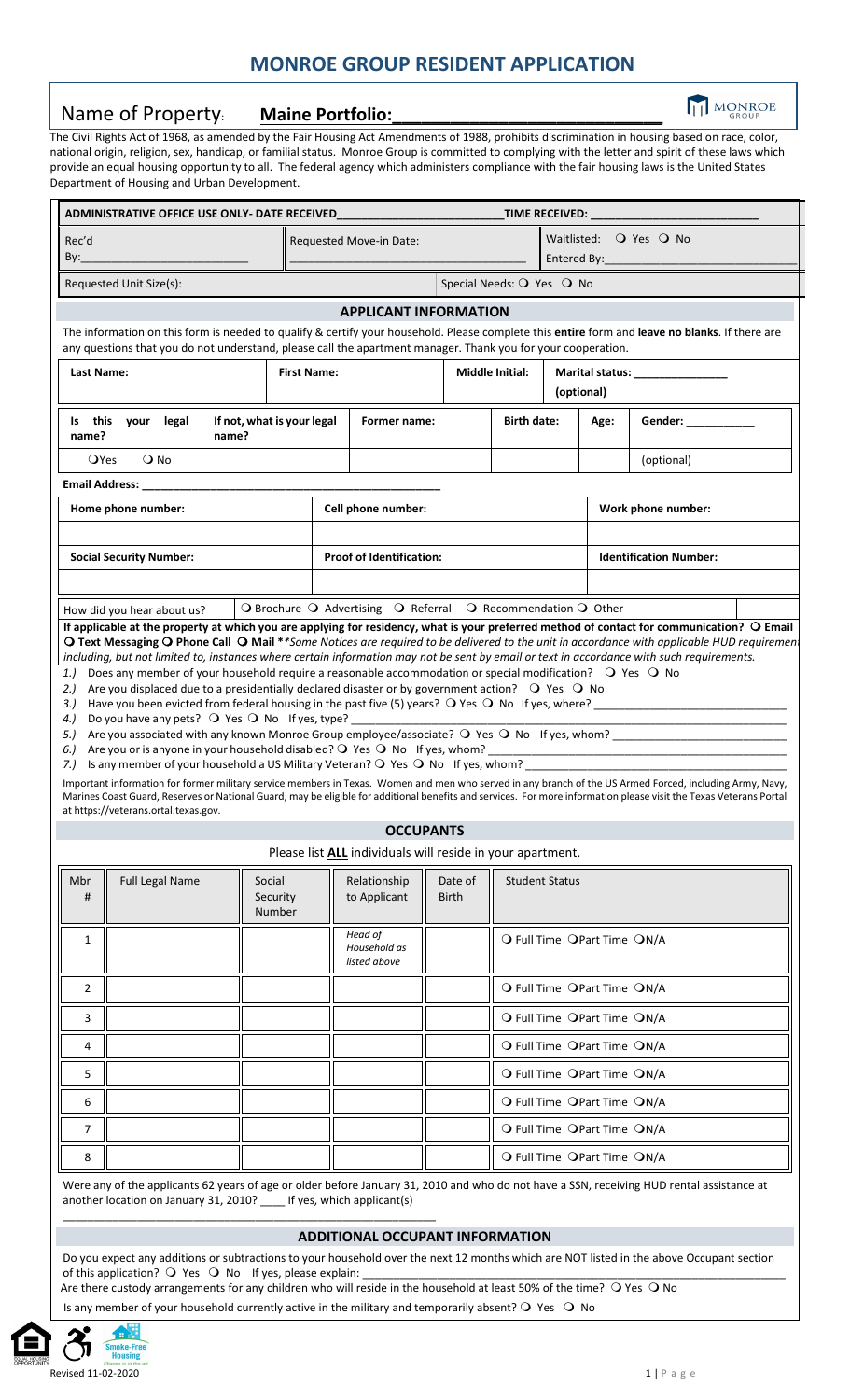| RESIDENCY INFORMATION - MUST SUPPLY FIVE (5) YEARS OF RENTAL HISTORY (attach additional sheets if needed)                                                                                                                                                                                        |                       |             |               |                             |                                                 |              |               |              |                 |     |
|--------------------------------------------------------------------------------------------------------------------------------------------------------------------------------------------------------------------------------------------------------------------------------------------------|-----------------------|-------------|---------------|-----------------------------|-------------------------------------------------|--------------|---------------|--------------|-----------------|-----|
| <b>CURRENT ADDRESS</b>                                                                                                                                                                                                                                                                           |                       |             |               |                             |                                                 |              |               |              |                 |     |
| Street                                                                                                                                                                                                                                                                                           |                       |             |               |                             | Apt.#                                           | City:        |               | State:       | Zip:            |     |
| Monthly Rent:                                                                                                                                                                                                                                                                                    |                       | $\circ$     | Rent          | $Q$ Own                     | From:                                           |              | To:           |              |                 |     |
| <b>Landlord Address</b>                                                                                                                                                                                                                                                                          |                       |             | City/State:   |                             |                                                 | Phone:       |               |              |                 |     |
| Do you receive rental payment assistance in the form of a voucher payment or rent subsidy:                                                                                                                                                                                                       |                       |             |               |                             |                                                 |              | O Yes         |              | $Q$ No          |     |
| Has your residence had any insect, parasite, rodent or other infestations in the last six (6) months?                                                                                                                                                                                            |                       |             |               |                             |                                                 |              | O Yes         |              | $Q$ No          |     |
| PREVIOUS ADDRESS                                                                                                                                                                                                                                                                                 |                       |             |               |                             |                                                 |              |               |              |                 |     |
| Street                                                                                                                                                                                                                                                                                           |                       |             |               |                             | Apt#                                            | City:        |               | State:       | Zip:            |     |
| Monthly Rent:                                                                                                                                                                                                                                                                                    |                       | $\circ$     | Rent          | $Q$ Own                     | From:                                           |              | To:           |              |                 |     |
| <b>Landlord Address</b>                                                                                                                                                                                                                                                                          |                       | City/State: |               |                             |                                                 | Phone        |               |              |                 |     |
| Did you receive rental payment assistance in the form of a voucher payment or rent subsidy:                                                                                                                                                                                                      |                       |             |               |                             |                                                 |              | O Yes         |              | $\bullet$<br>No |     |
| <b>PREVIOUS ADDRESS</b>                                                                                                                                                                                                                                                                          |                       |             |               |                             |                                                 |              |               |              |                 |     |
| Street                                                                                                                                                                                                                                                                                           |                       |             |               |                             | Apt#                                            | City:        |               | State:       | Zip:            |     |
| Monthly Rent:                                                                                                                                                                                                                                                                                    |                       |             | O Rent        | $Q$ Own                     |                                                 | From:        |               |              | To:             |     |
| <b>Landlord Address</b>                                                                                                                                                                                                                                                                          |                       | City/State: |               |                             |                                                 | Phone:       |               |              |                 |     |
| Did you receive rental payment assistance in the form of a voucher payment or rent subsidy:                                                                                                                                                                                                      |                       |             |               |                             |                                                 |              | O Yes         |              | $\circ$<br>No   |     |
| List all state(s) where you and/or members of your household have previously lived/resided:                                                                                                                                                                                                      |                       |             |               |                             |                                                 |              |               |              |                 |     |
| Name:                                                                                                                                                                                                                                                                                            |                       |             |               | Other states where I lived: |                                                 |              |               |              |                 |     |
| Name:                                                                                                                                                                                                                                                                                            |                       |             |               | Other states where I lived: |                                                 |              |               |              |                 |     |
|                                                                                                                                                                                                                                                                                                  |                       |             |               |                             | <b>EMERGENCY CONTACT INFORMATION</b>            |              |               |              |                 |     |
| Name of closest living relative/next of kin or another emergency contact not living with you:                                                                                                                                                                                                    |                       |             |               |                             |                                                 |              |               |              |                 |     |
| Name:                                                                                                                                                                                                                                                                                            |                       | Address:    |               |                             |                                                 |              | Relationship: |              |                 |     |
| Phone:                                                                                                                                                                                                                                                                                           |                       | Work Phone: |               |                             |                                                 |              | Email:        |              |                 |     |
| VEHICLE INFORMATION - ALL VEHICLES MUST BE REGISTERED WITH THE COMMUNITY LEASING OFFICE                                                                                                                                                                                                          |                       |             |               |                             |                                                 |              |               |              |                 |     |
| <b>MAKE</b>                                                                                                                                                                                                                                                                                      | <b>MODEL</b>          |             | <b>COLOR</b>  |                             | <b>LICENSE NUMBER</b>                           |              | <b>STATE</b>  |              | <b>YEAR</b>     |     |
|                                                                                                                                                                                                                                                                                                  |                       |             |               |                             |                                                 |              |               |              |                 |     |
|                                                                                                                                                                                                                                                                                                  |                       |             |               |                             |                                                 |              |               |              |                 |     |
| Pets are not allowed at our family communities, but we do allow a pet at our senior/disabled communities. Management approved assistance<br>animals are allowed at all properties. If appropriate, list you pet or assistance anima below:                                                       |                       |             |               |                             | <b>ANIMALS - INCLUDING ASSISTANCE ANIMAL(S)</b> |              |               |              |                 |     |
| <b>NAME</b>                                                                                                                                                                                                                                                                                      | <b>TYPE OF ANIMAL</b> |             | <b>GENDER</b> |                             | <b>WEIGHT</b>                                   | <b>BREED</b> |               | <b>COLOR</b> |                 | AGE |
|                                                                                                                                                                                                                                                                                                  |                       |             |               |                             |                                                 |              |               |              |                 |     |
|                                                                                                                                                                                                                                                                                                  |                       |             |               |                             |                                                 |              |               |              |                 |     |
|                                                                                                                                                                                                                                                                                                  |                       |             |               | <b>EMPLOYMENT INCOME</b>    |                                                 |              |               |              |                 |     |
| Does anyone in the Household have more than one job? $\bigcirc$ Yes $\bigcirc$ No If yes, who?<br>Is anyone in the household active with a temporary agency although not currently assigned to a job? O Yes O No If yes, must list temporary<br>agency below as part of employment income below: |                       |             |               |                             |                                                 |              |               |              |                 |     |

| <b>Resident Name:</b> |                      |                   |       |        |  |  |  |
|-----------------------|----------------------|-------------------|-------|--------|--|--|--|
| Name of Employer:     | Occupation/Title:    |                   |       |        |  |  |  |
| Address:              | City:                | State:            | Zip:  | Phone: |  |  |  |
| Position:             | Annual Gross Salary: |                   | From: | To:    |  |  |  |
| Supervisor            |                      | Phone:            |       |        |  |  |  |
| <b>Resident Name:</b> |                      |                   |       |        |  |  |  |
| Name of Employer:     |                      | Occupation/Title: |       |        |  |  |  |
| Address:              | City:                | State:            | Zip:  | Phone: |  |  |  |
| Position:             | Annual Gross Salary: |                   | From: | To:    |  |  |  |

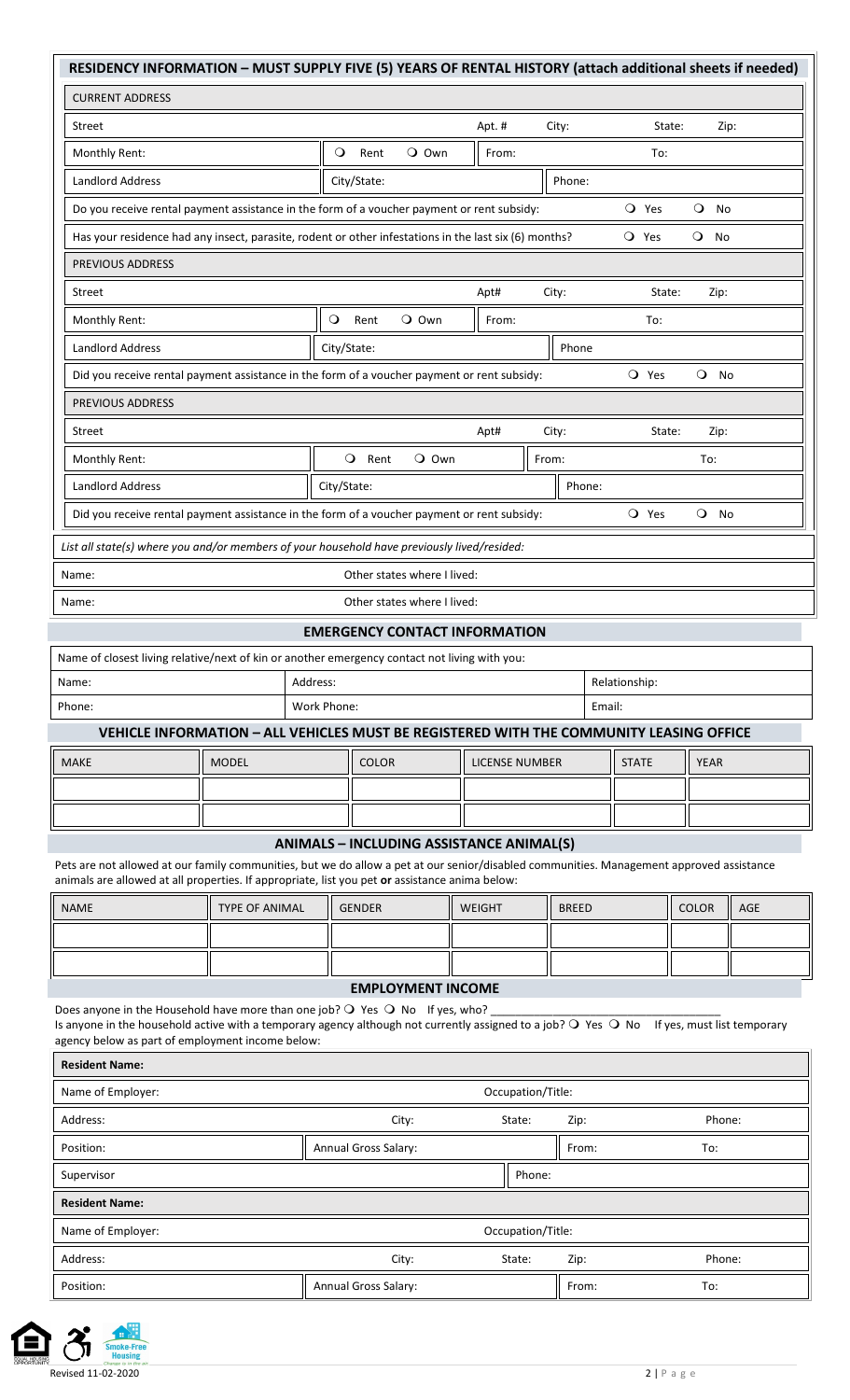| Supervisor                                                                                                                                                                                                      |             |                                                                                                     | Phone: |                                |                                  |
|-----------------------------------------------------------------------------------------------------------------------------------------------------------------------------------------------------------------|-------------|-----------------------------------------------------------------------------------------------------|--------|--------------------------------|----------------------------------|
|                                                                                                                                                                                                                 |             | PREVIOUS EMPLOYER INFO - MUST COMPLETE IF ANY HOUSEHOLD MEMBER HAD A JOB WITHIN THE PAST 12 MONTHS. |        |                                |                                  |
| <b>Resident Name:</b>                                                                                                                                                                                           |             |                                                                                                     |        |                                |                                  |
| Name of Previous Employer                                                                                                                                                                                       |             |                                                                                                     |        |                                |                                  |
| Address:                                                                                                                                                                                                        |             | City:                                                                                               | State: | Zip:                           | Phone:                           |
| Position:                                                                                                                                                                                                       |             | Annual Gross Salary:                                                                                |        | From:                          | To:                              |
| Supervisor:                                                                                                                                                                                                     |             |                                                                                                     | Phone: |                                |                                  |
| <b>Resident Name:</b>                                                                                                                                                                                           |             |                                                                                                     |        |                                |                                  |
| Name of Previous Employer                                                                                                                                                                                       |             |                                                                                                     |        |                                |                                  |
| Address:                                                                                                                                                                                                        |             | City:                                                                                               | State: | Zip:                           | Phone:                           |
| Position:                                                                                                                                                                                                       |             | Annual Gross Salary:                                                                                |        | From:                          | To:                              |
| Supervisor:                                                                                                                                                                                                     |             |                                                                                                     | Phone: |                                |                                  |
| ADDITIONAL INCOME NOT LISTED ABOVE - INCLUDED BUT NOT LIMITED TO CHILD SUPPORT, GIFT INCOME, SOCIAL SECURITY,                                                                                                   |             | ETC.                                                                                                |        |                                |                                  |
| <b>TYPE OF INCOME</b>                                                                                                                                                                                           |             | <b>APPLICANT/RESIDENT NAME</b>                                                                      |        |                                | <b>TOTAL GROSS ANNUAL INCOME</b> |
|                                                                                                                                                                                                                 |             |                                                                                                     |        | \$                             |                                  |
|                                                                                                                                                                                                                 |             |                                                                                                     |        | \$                             |                                  |
|                                                                                                                                                                                                                 |             | ANTICIPATED INCOME IN THE NEXT 12-MONTHS (NOT YET RECEIVED BUT EXPECTED)                            |        |                                |                                  |
| <b>TYPE OF INCOME</b>                                                                                                                                                                                           |             | <b>APPLICANT/RESIDENT NAME</b>                                                                      |        |                                | <b>TOTAL GROSS ANNUAL INCOME</b> |
|                                                                                                                                                                                                                 |             |                                                                                                     |        |                                |                                  |
|                                                                                                                                                                                                                 |             |                                                                                                     |        |                                |                                  |
|                                                                                                                                                                                                                 |             | ASSETS - INCLUDE ALL ASSETS FROM ALL HOUSEHOLD MEMBERS, INCLUDING MINORS WITH ASSETS                |        |                                |                                  |
| <b>ASSET</b>                                                                                                                                                                                                    | BANK/SOURCE |                                                                                                     |        | <b>BALANCE OR CASH VALUE</b>   |                                  |
| Checking Account                                                                                                                                                                                                |             |                                                                                                     |        | (average six-month balance) \$ |                                  |
| Savings Account                                                                                                                                                                                                 |             |                                                                                                     | \$     |                                |                                  |
| Direct Debit / Cash Card                                                                                                                                                                                        |             |                                                                                                     | \$     |                                |                                  |
| CD (Cert of Deposit) /IRA                                                                                                                                                                                       |             |                                                                                                     | \$     |                                |                                  |
| Whole Life Insurance Policy                                                                                                                                                                                     |             |                                                                                                     | \$     |                                |                                  |
| Universal Life Insurance Policy                                                                                                                                                                                 |             |                                                                                                     | \$     |                                |                                  |
| Real Estate / Rental Income                                                                                                                                                                                     |             |                                                                                                     | \$     |                                |                                  |
| Direct Debit Express Card                                                                                                                                                                                       |             |                                                                                                     | \$     |                                |                                  |
| Stocks, Bonds,                                                                                                                                                                                                  |             |                                                                                                     | \$     |                                |                                  |
| Other                                                                                                                                                                                                           |             |                                                                                                     | \$     |                                |                                  |
| Have you disposed of any assets for less than fair market value in the last two years? O Yes O No<br>If yes, list the asset(s) you disposed of, date of disposition, the fair market value and amount received: |             |                                                                                                     |        |                                |                                  |
|                                                                                                                                                                                                                 |             |                                                                                                     |        |                                |                                  |
| I/We do O, do not O, own any Real Estate ________________(Head of Household Initials)                                                                                                                           |             |                                                                                                     |        |                                |                                  |
| Do you pay any out of pocket child care expense for minors (12 yrs. of age and under) who are household members, which enables you to work,<br>look for work or go to school? O Yes                             |             | $Q$ No<br>$Q$ N/A                                                                                   |        |                                |                                  |

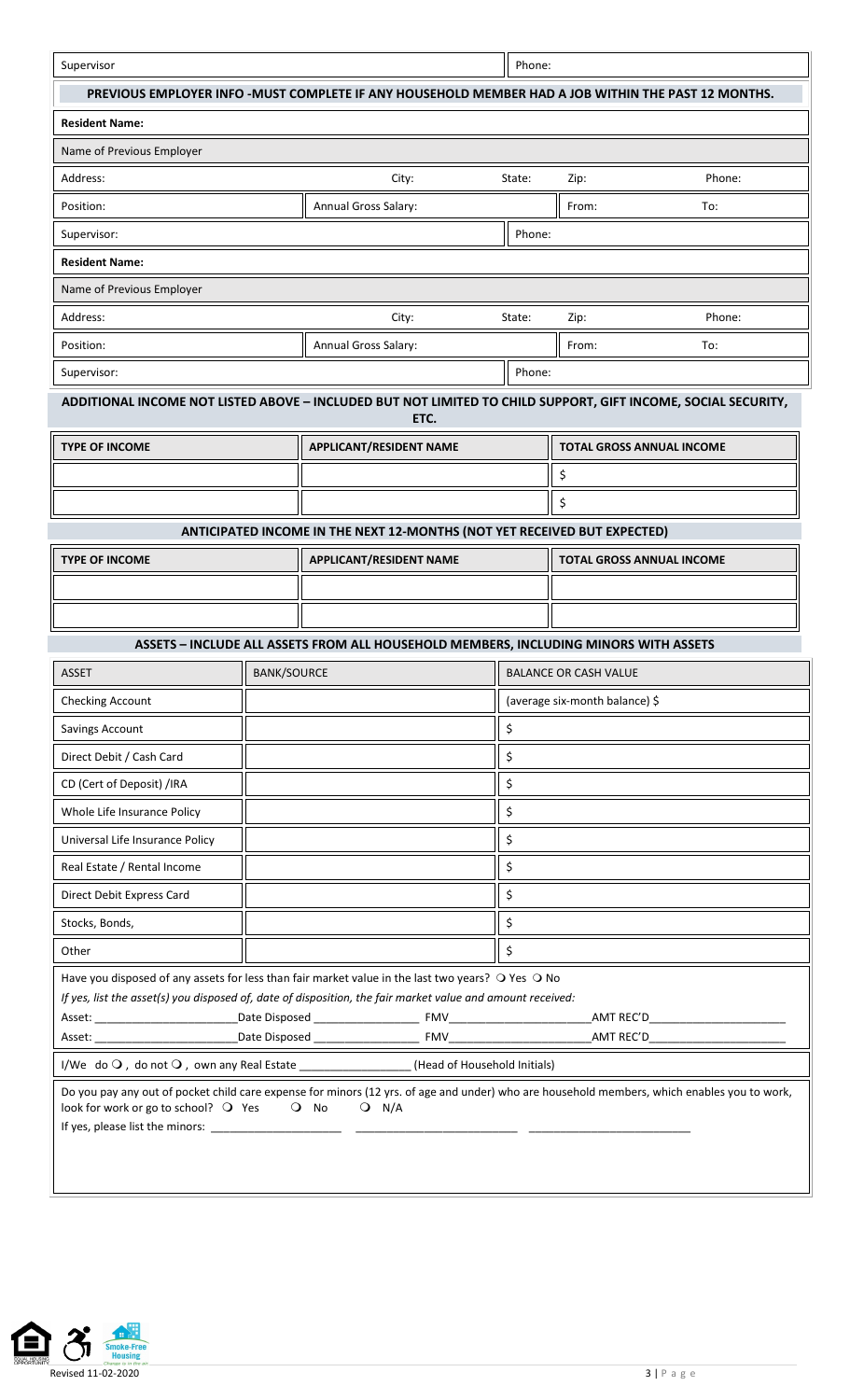#### **MEDICAL INFORMATION**

Please complete all questions about medical expenses (including Medicare and out-of-pocket expenses) for all household members **ONLY if the head of the household, spouse or adult co-head is at least 62 years old or disabled.** If medical questions do not apply to you (because you are under the age of 62 years or not disabled), place N/A to answer the question.

| <b>MEDICARE PART D</b>                |                                                                     |                                 |  |  |  |  |  |
|---------------------------------------|---------------------------------------------------------------------|---------------------------------|--|--|--|--|--|
| Do you have Medicare?                 | $Q$ Yes<br>$Q$ No<br>Do you have Medicare Part D?                   | $\bigcirc$ Yes<br>$\bigcirc$ No |  |  |  |  |  |
| <b>OUT OF POCKET MEDICAL EXPENSES</b> |                                                                     |                                 |  |  |  |  |  |
| <b>TYPE OF EXPENSE</b>                | NAME AND PHONE NUMBER OF PHYSICIAN,<br>MEDICAL PROVIDER OR PHARMACY | AMOUNT PAID IN LAST 12 MONTHS   |  |  |  |  |  |
| Physician (Doctor)                    |                                                                     | (average six-month balance) \$  |  |  |  |  |  |
| Hospital                              |                                                                     |                                 |  |  |  |  |  |
| <b>Medical Provider</b>               |                                                                     |                                 |  |  |  |  |  |
| Health Insurance                      |                                                                     |                                 |  |  |  |  |  |
| Pharmacy                              |                                                                     |                                 |  |  |  |  |  |
| Other                                 |                                                                     |                                 |  |  |  |  |  |

#### **HUD STUDENT STATUS QUESTIONNAIRE**

All adult members of the household must fill out the Student Status section with additional copies of this section given to you to complete, if necessary. **Please answer the following questions as head of household, co-head or other adult, as it pertains to attending an institution of higher or vocational education to obtain a certificate, degree or other program to obtain a recognized educational credential.**

| Are you currently enrolled as a full-time student at a higher education institution or vocational college?                                                                                                                                                                                                                                    | Yes | No        |
|-----------------------------------------------------------------------------------------------------------------------------------------------------------------------------------------------------------------------------------------------------------------------------------------------------------------------------------------------|-----|-----------|
| Are you currently enrolled as a part-time student at a higher education institution or vocational college?                                                                                                                                                                                                                                    | Yes | <b>No</b> |
| *If you are a full or part time student, please complete the following:                                                                                                                                                                                                                                                                       |     |           |
| Are you a veteran of the US Armed Forces?                                                                                                                                                                                                                                                                                                     | Yes | No        |
| Are members of your household married and file a joint federal income tax return?                                                                                                                                                                                                                                                             | Yes | No        |
| Is the head of your household a single parent and neither parent nor children is the dependent of another individual?                                                                                                                                                                                                                         | Yes | No        |
| Are you living with a parent(s) or legal guardian who is eligible for the Section 8 program?                                                                                                                                                                                                                                                  | Yes | No        |
| Are you over the age of 23 with dependent children?                                                                                                                                                                                                                                                                                           | Yes | No        |
| Were you receiving assistance for a disability as of November 30, 2005?                                                                                                                                                                                                                                                                       | Yes | No        |
| Does at least one member of your household receive assistance under Title IV of the Social Security Act (for example,<br>payments under AFDC)?                                                                                                                                                                                                | Yes | No        |
| Are you receiving High Education Act Assistance under the Higher Education Act of 1965 which includes Pell Grants,<br>Federal Supplement Educational Opportunity Grants, Academic Achievement Incentive Scholarships State Assistance<br>Partnership Program, the Robert G. Byrd Honors Scholarship program, and Federal Work Study programs? | Yes | No        |
| Is at least one member of your household currently enrolled in a job-training program that receives assistance under the<br>Job Training Partnership Act (JTPA) or is funded by a state or local public agency?                                                                                                                               | Yes | No        |

#### **LOW-INCOME TAX CREDIT STUDENT QUESTIONNAIRE**

Students include individuals attending public or private elementary schools, middle or junior high schools, senior high schools, colleges, universities, technical, trade or mechanical schools. Students do not include individuals participating in on-the-job training or correspondence courses

Please complete this section if you or any household member is an adult student who is applying to live in a Low-Income Tax Credit Housing property. Students include full or part time individuals attending colleges, universities, technical, trade, vocational or mechanical schools. This does not include students who are participating in on-the-job training or correspondence courses. Please choose one option that best describes your household:

| Categories                                                                                                                                                                                                                                                                                                                                                                  | Check applicable box |
|-----------------------------------------------------------------------------------------------------------------------------------------------------------------------------------------------------------------------------------------------------------------------------------------------------------------------------------------------------------------------------|----------------------|
| Your household contains at least one occupant who is not a student and has not been and will not be a student for five<br>months or more out of the current and/or upcoming calendar year (months do not have to be consecutive). Students<br>include any members of the household attending grades K-12 and above. Please list the name(s) of your non-student(s)<br>here: |                      |
| Your household contains all students, but is qualified because at least one occupant is a part-time student. Verification<br>of part-time student status is required. Please list the name(s) of your part-time student(s) here:                                                                                                                                            |                      |
| Your household contains ALL students who will be, are or were full-time for five months or more out of the current<br>and/or upcoming calendar year (months need not be consecutive).<br>If you have chosen this section, please answer the five questions below:                                                                                                           |                      |



ke-Free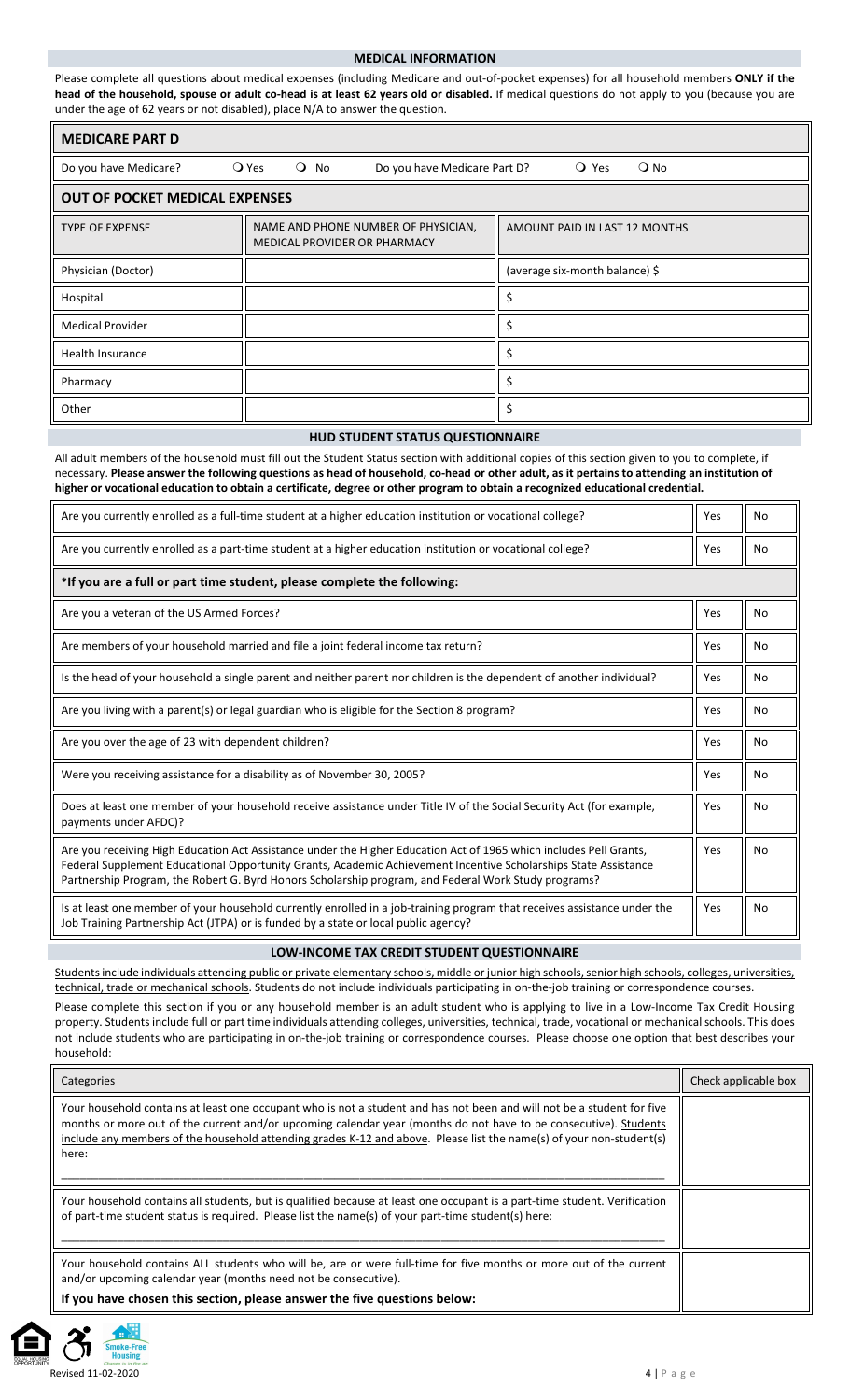| Are the students married and entitled to file a joint tax return? (attach an affidavit or tax return)                                                                                                                                     | Yes        | No  |  |  |  |
|-------------------------------------------------------------------------------------------------------------------------------------------------------------------------------------------------------------------------------------------|------------|-----|--|--|--|
| Is at least one student a single parent with child(ren), and this parent is not a dependent of someone else, and the<br>child(ren) is/are not dependent(s) of someone other than the parent(s)?                                           | Yes        | No. |  |  |  |
| Is at least one student receiving Temporary Assistance to Needy Families (TANF)?                                                                                                                                                          | <b>Yes</b> | No  |  |  |  |
| Does at least one student participate in a program receiving assistance under the Job Training Partnership Act, Workforce<br>Investment Act, or under other similar federal, state, or local laws? (attach verification of participation) | Yes        | No. |  |  |  |
| Does the household consist of at least one student who was previously under foster care? (provide verification of<br>participation)                                                                                                       | Yes        | No. |  |  |  |
| If applicable, please list the school you are currently attending and any grants, assistance, scholarships, etc.:                                                                                                                         |            |     |  |  |  |
| Name of School:<br>Contact Person:                                                                                                                                                                                                        |            |     |  |  |  |
| Address:                                                                                                                                                                                                                                  |            |     |  |  |  |
| Name of Grant or Assistance Program:                                                                                                                                                                                                      |            |     |  |  |  |

# **ADDITIONAL ACKNOWLEDGMENTS:**

Address: \_\_\_\_\_\_\_\_\_\_\_\_\_\_\_\_\_\_\_\_\_\_\_\_\_\_\_\_\_\_\_\_\_\_\_\_\_\_\_\_\_\_\_\_\_\_\_\_\_\_\_\_\_\_\_\_\_ Phone: \_\_\_\_\_\_\_\_\_\_\_\_\_\_\_\_\_\_\_\_\_\_\_\_\_\_\_\_\_\_\_\_\_\_\_\_\_\_\_\_\_\_\_\_

- I/We acknowledge that in accordance with HUD requirements, any applicant or resident who knowingly allows an ineligible person to live in the unit by not disclosing all household occupant information is not qualified to received HUD housing assistance for a period of two (2) years. All Adults Must Initial
- I/We acknowledge that the property to which I am applying is a Smoke-Free Community and smoking is not permitted in any of the apartment homes or community common areas by any household member, guest or service provider. All Adults Must Initial

\_\_\_\_\_\_\_\_\_\_\_\_\_\_\_\_\_ \_\_\_\_\_\_\_\_\_\_\_\_\_\_\_\_\_ \_\_\_\_\_\_\_\_\_\_\_\_\_\_\_\_\_ \_\_\_\_\_\_\_\_\_\_\_\_\_\_\_\_\_ \_\_\_\_\_\_\_\_\_\_\_\_\_\_\_\_\_

#### **BACKGROUND INFORMATION -CONSENT TO CONSUMER REPORT AND BACKGROUND CHECK**

\_\_\_\_\_\_\_\_\_\_\_\_\_\_\_\_\_ \_\_\_\_\_\_\_\_\_\_\_\_\_\_\_\_\_ \_\_\_\_\_\_\_\_\_\_\_\_\_\_\_\_\_ \_\_\_\_\_\_\_\_\_\_\_\_\_\_\_\_\_ \_\_\_\_\_\_\_\_\_\_\_\_\_\_\_\_\_

Please fill out this section in full. Any unanswered 'yes' or 'no' question will result in the denial of your application.

| Have you or any member of your household ever been convicted of or plead guilty or 'no contest' to any felony?<br>Offense:                                                                                                                             | Yes | No |
|--------------------------------------------------------------------------------------------------------------------------------------------------------------------------------------------------------------------------------------------------------|-----|----|
| If yes, date of felony:                                                                                                                                                                                                                                |     |    |
| Have you or any member of your household ever been convicted or plead guilty or 'no contest' to a sexual offense?                                                                                                                                      | Yes | No |
| Have you or any member of your household ever been listed on a registry of sexual offenders?                                                                                                                                                           | Yes | No |
| Are you or any member of your household subject to a lifetime state sex offender registration program in any state?                                                                                                                                    | Yes | No |
| Have you or any member of your household ever been convicted or pled guilty or 'no contest' to any drug-related criminal<br>offense? If yes, date of drug-related offense:<br>Offense:                                                                 | Yes | No |
| Are you or any member of your household a Specifically Designated National or other Blocked Person designated by the<br>United States government as a person who commits or supports terrorism, or is involved in international narcotics trafficking? | Yes | No |
| If you answered yes to any of the above questions, please explain the nature of the offense, as well as the location and date:                                                                                                                         |     |    |

### **I have read the foregoing and certify that the information herein is TRUE and CORRECT and that this application is submitted for the purpose of inducing approval of this application on my behalf.**

By signing this application, I authorize Landlord or agent for Landlord to verify any information contained herein. Any "yes" response to the personal and criminal history questions above, or any false statement on the application, may lead to the rejection of my application and/or immediate termination of my lease. Further, if I subsequently am involved in conduct which would result in a "yes" response to any of the questions set forth above (even after I sign the lease and take possession of the apartment unit), I understand that Landlord may terminate the Lease.

This is to inform applicant that, as part of Landlord's procedure for processing applicant's application, an Investigative Consumer Report may be prepared whereby information is obtained through personal interviews with applicant's landlord, employer, or others with whom applicant is acquainted. This also is to inform applicant that, as also set forth in the lease applicant will execute if applicant's application is approved by Landlord, similar Investigative Consumer Reports may be prepared in the future after applicant has executed the lease and become a resident or has vacated the property which is the subject of this agreement. These inquiries include information as to applicant's character, general reputation, personal characteristics, mode of living and credit report. The federal Fair Credit Reporting Act requires Landlord to provide to applicant additional information about the nature and scope of the investigation if applicant provides Landlord with a written request within a reasonable time. Landlord has attached a summary of applicant's rights under the Fair Credit Reporting Act.

I authorize the Monroe Group Ltd. ("Monroe"), or its agent, attorney or assign to order and review one or more consumer reports relating to me (including, but not limited to, credit history, rental history (including with other properties owned by property owners affiliated with Landlord), and criminal history). I further authorize Monroe, its agent, attorney or assign to order or prepare, and review, investigative consumer reports relating to me. I understand and authorize Monroe, its agent, attorney or assign to continue to obtain or prepare consumer reports and investigative consumer reports on me both during the duration of any lease or agreement I may enter into as a result of this application and at any time thereafter, including for the purposes of collection of amounts I may owe under any lease or other agreement. I further authorize and direct all employers, financial institutions, banks, creditors, residential managers/landlords to release any and all information relating to me to Monroe or its agent, attorney or assign. I acknowledge that I have received a summary of my rights under the Fair Credit Reporting Act.

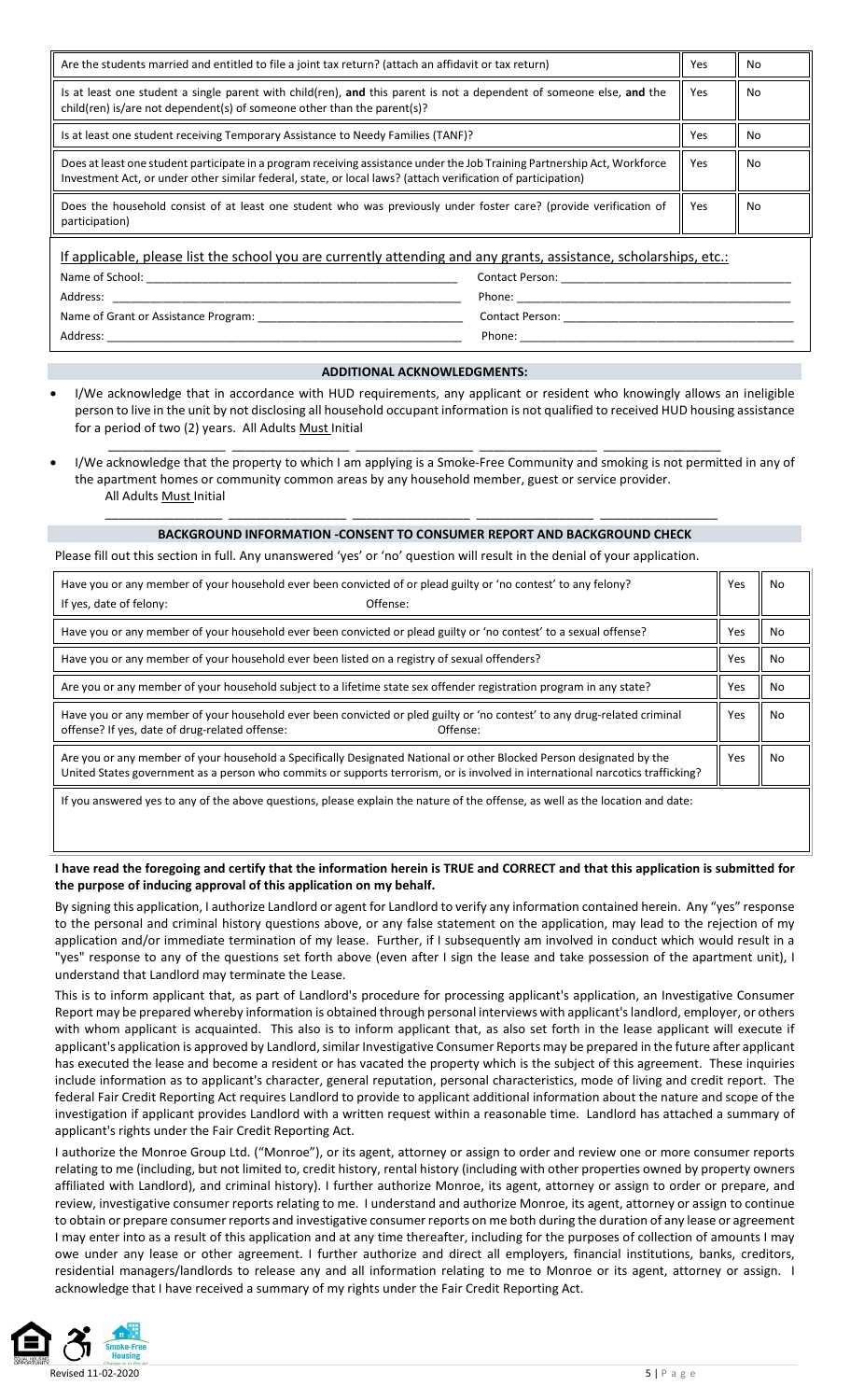**Under penalties of perjury, I certify that the information presented on this form is true and accurate to the best of my/our knowledge. The undersigned further understands that providing false representations herein constitutes an act of fraud. False, misleading, or incomplete information will result in the denial of application or termination of the lease agreement.**

I further authorize Monroe to obtain and use consumer report information relating to me (including, but not limited to, a credit score) for the purpose of conducting research into statistical credit models and evaluating the performance of various scoring models and sources of consumer reporting information, including, but not limited to, criminal conviction and skip tracing/eviction databases.

| <b>SIGNATURES</b> |
|-------------------|
|-------------------|

| <b>Signature (Head of Household):</b> |       |
|---------------------------------------|-------|
| Print Name (Head of Household):       | Date: |
| <b>Other Adult Signature:</b>         |       |
| <b>Print Name:</b>                    | Date  |
| <b>Other Adult Signature:</b>         |       |
| <b>Print Name:</b>                    | Date: |
| <b>Management Signature:</b>          |       |
| <b>Print Name:</b>                    | Date: |

## **PENALTIES FOR MISUSING THIS CONSENT**

Title 18, Section 1001 of the U.S. Code states that a person is guilty of a felony for knowingly and willingly making false or fraudulent statements to any department of the United States Government. HUD and any owner (or any employee of HUD or the owner) may be subject to penalties for unauthorized disclosures or improper use of information collected based on the consent form. Use of the information collected based on this verification form is restricted to the purposes cited above. Any person who knowingly or willingly requests, obtains or discloses any information under false pretenses concerning an applicant or participant may be subject to a misdemeanor and fined not more than \$5,000. Any applicant or participant affected by negligent disclosure of information may bring civil action for damages, and seek other relief, as may be appropriate, against the officer or employee of HUD or the owner responsible for the unauthorized disclosure or improper use. Penalty provisions for misusing the social security number are contained in the \*Social Security Act at 208 (a) (6), (7) and (8). Violation of these provisions are cited as violations of 42 U.S.C. 408 (a) (6), (7) and (8). \*

Monroe Group, Ltd. does not discriminate on the basis of disability status in the admission or access to, or treatment or employment in, its federally assisted programs and activities. The person named below has been designated to coordinate compliance with the nondiscrimination requirements contained in the Department of Housing and Urban Development's regulations implementing Section 504 (24 CFR, part 8 dated June 2, 1988).

Monroe Group, Ltd. | Alan Kitchen | 6875 East Evans Avenue | Denver, CO 80224 | Email[: 504coordinator@nonroegroup.com](mailto:504coordinator@nonroegroup.com) Phone: 303.322.8888 | Secure Fax: 720.215.3222 | Telecommunications Relay Service (TRS): Dial 711

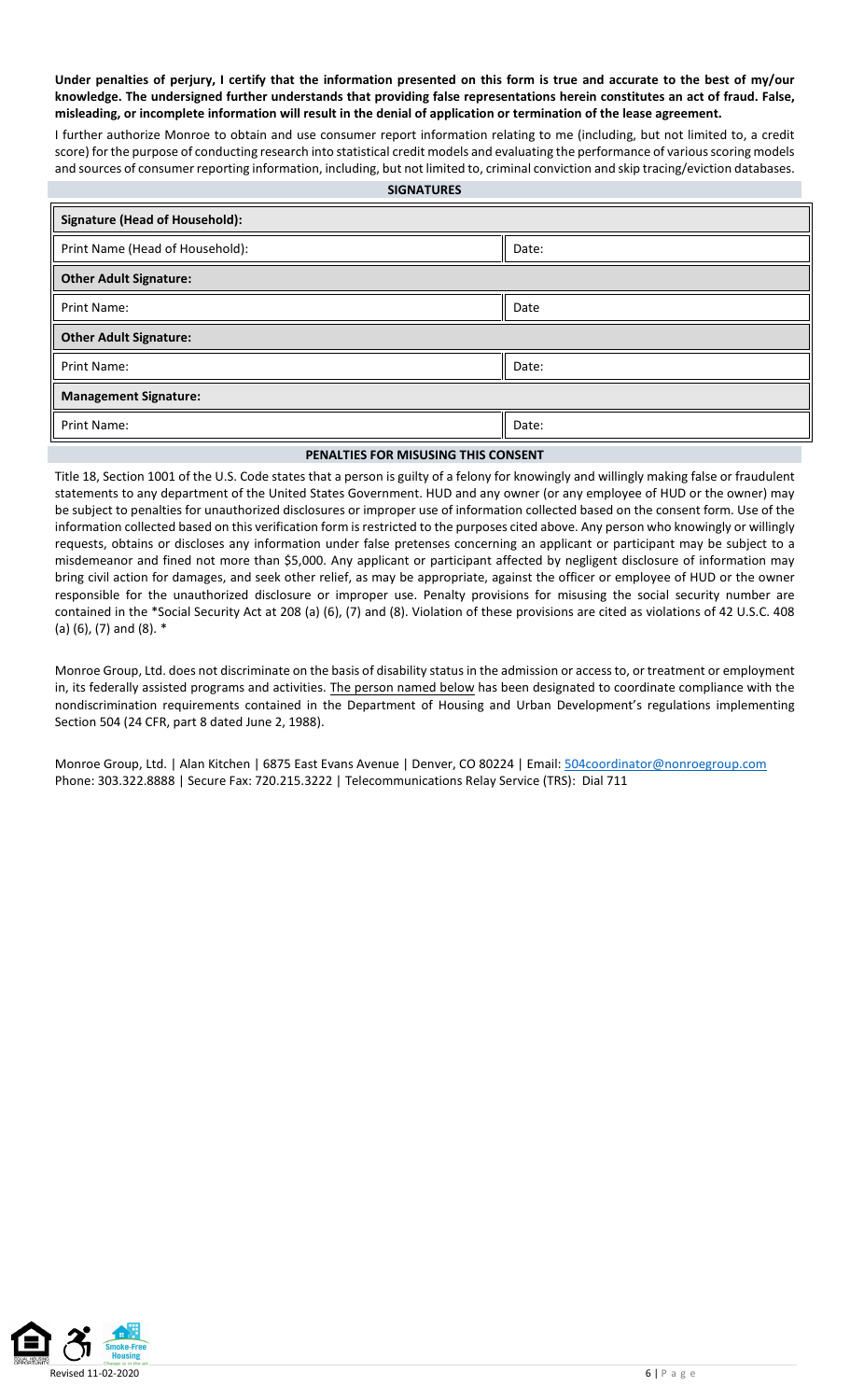### **A SUMMARY OF YOUR RIGHTS UNDER THE FAIR CREDIT REPORTING ACT**

The Federal Fair Credit Reporting Act (FCRA) is designed to promote accuracy, fairness, and privacy of information in the files of every "consumer reporting agency" (CRA). Most CRAs are credit bureaus that gather and sell information about you -- such as if you pay your bills on time or have filed bankruptcy -- to creditors, employers, landlords, and other businesses. You can find the complete text of the FCRA, 15 U.S.C. 1681-1681u, at the Federal Trade Commission's web site (*http://www.ftc.gov*). The FCRA gives you specific rights, as outlined below. You may have additional rights under state law. You may contact a state or local consumer protection agency or a state attorney general to learn those rights.

- **You must be told if information in your file has been used against you.** Anyone who uses information from a CRA to take action against you -- such as denying an application for credit, insurance, or employment -- must tell you, and give you the name, address, and phone number of the CRA that provided the consumer report.
- **You can find out what is in your file.** At your request, a CRA must give you the information in your file, and a list of everyone who has requested it recently. There is no charge for the report if a person has taken action against you because of information supplied by the CRA, if you request the report within 60 days of receiving notice of the action. You also are entitled to one free report every twelve months upon request if you certify that (1) you are unemployed and plan to seek employment within 60 days, (2) you are on welfare, or (3) your report is inaccurate due to fraud. Otherwise, a CRA may charge you up to eight dollars.
- **You can dispute inaccurate information with the CRA.** If you tell a CRA that your file contains inaccurate information, the CRA must investigate the items (usually within 30 days) by presenting to its information source all relevant evidence you submit, unless your dispute is frivolous. The source must review your evidence and report its findings to the CRA. (The source also must advise national CRAs -- to which it has provided the data -- of any error.) The CRA must give you a written report of the investigation, and a copy of your report if the investigation results in any change. If the CRA's investigation does not resolve the dispute, you may add a brief statement to your file. The CRA must normally include a summary of your statement in future reports. If an item is deleted or a dispute statement is filed, you may ask that anyone who has recently received your report be notified of the change.
- **Inaccurate information must be corrected or deleted.** A CRA must remove or correct inaccurate or unverified information from its files, usually within 30 days after you dispute it. **However, the CRA is not required to remove accurate data from your file unless it is outdated (as described below) or cannot be verified.** If your dispute results in any change to your report, the CRA cannot reinsert into your file a disputed item unless the information source verifies its accuracy and completeness. In addition, the CRA must give you a written notice telling you it has reinserted the item. The notice must include the name, address and phone number of the information source.
- **You can dispute inaccurate items with the source of the information.** If you tell anyone -- such as a creditor who reports to a CRA -- that you dispute an item, they may not then report the information to a CRA without including a notice of your dispute. In addition, once you've notified the source of the error in writing, it may not continue to report the information if it is, in fact, an error.
- **Outdated information may not be reported.** In most cases, a CRA may not report negative information that is more than seven years old; ten years for bankruptcies.
- **Access to your file is limited.** A CRA may provide information about you only to people with a need recognized by the FCRA -- usually to consider an application with a creditor, insurer, employer, landlord, or other business.
- **Your consent is required for reports that are provided to employers, or reports that contain medical information.** A CRA may not give out information about you to your employer, or prospective employer, without your written consent. A CRA may not report medical information about you to creditors, insurers, or employers without your permission.
- **You may choose to exclude your name from CRA lists for unsolicited credit and insurance offers.** Creditors and insurers may use file information as the basis for sending you unsolicited offers of credit or insurance. Such offers must include a toll-free phone number for you to call if you want your name and address removed from future lists. If you call, you must be kept off the lists for two years. If you request, complete, and return the CRA form provided for this purpose, you must be taken off the lists indefinitely.
- **You may seek damages from violators.** If a CRA, a user or (in some cases) a provider of CRA data, violates the FCRA, you may sue them in state or federal court.

|  | The FCRA gives several different federal agencies authority to enforce the FCRA: |  |  |
|--|----------------------------------------------------------------------------------|--|--|
|  |                                                                                  |  |  |

| FOR QUESTIONS OR CONCERNS REGARDING:                                                                                                     | <b>PLEASE CONTACT:</b>                                                                                                   |  |
|------------------------------------------------------------------------------------------------------------------------------------------|--------------------------------------------------------------------------------------------------------------------------|--|
| CRAs, creditors and others not listed below                                                                                              | <b>Federal Trade Commission</b><br>Consumer Response Center - FCRA, Washington, DC 20580<br>1-877-382-4367 (Toll-Free)   |  |
| National banks, federal branches/agencies of foreign banks (word<br>"National" or initials "N.A." appear in or after bank's name)        | Office of the Comptroller of the Currency<br>Compliance Management, Mail Stop 6-6, Washington, DC 20219<br>800-613-6743  |  |
| Federal Reserve System member banks (except national banks, and<br>federal branches/agencies of foreign banks)                           | <b>Federal Reserve Board</b><br>Division of Consumer & Community Affairs, Washington, DC 20551<br>202-452-3693           |  |
| Savings associations and federally chartered savings banks (word<br>"Federal" or initials "F.S.B." appear in federal institution's name) | Office of Thrift Supervision<br>Consumer Programs, Washington, DC 20552<br>800-842-6929                                  |  |
| Federal credit unions (words "Federal Credit Union" appear in<br>institution's name)                                                     | National Credit Union Administration<br>1775 Duke Street, Alexandria, VA 22314<br>703-518-6360                           |  |
| State-chartered banks that are not members of the Federal Reserve<br>System                                                              | Federal Deposit Insurance Corporation<br>Division of Compliance & Consumer Affairs, Washington, DC 20429<br>800-934-FDIC |  |
| Air, surface, or rail common carriers regulated by former Civil<br>Aeronautics Board or Interstate Commerce Commission                   | Department of Transportation<br>Office of Financial Management, Washington, DC 20590<br>202-366-1306                     |  |
| Activities subject to the Packers and Stockyards Act, 1921                                                                               | Department of Agriculture<br>Office of Deputy Administrator - GIPSA, Washington, DC 20250<br>202-720-7051                |  |